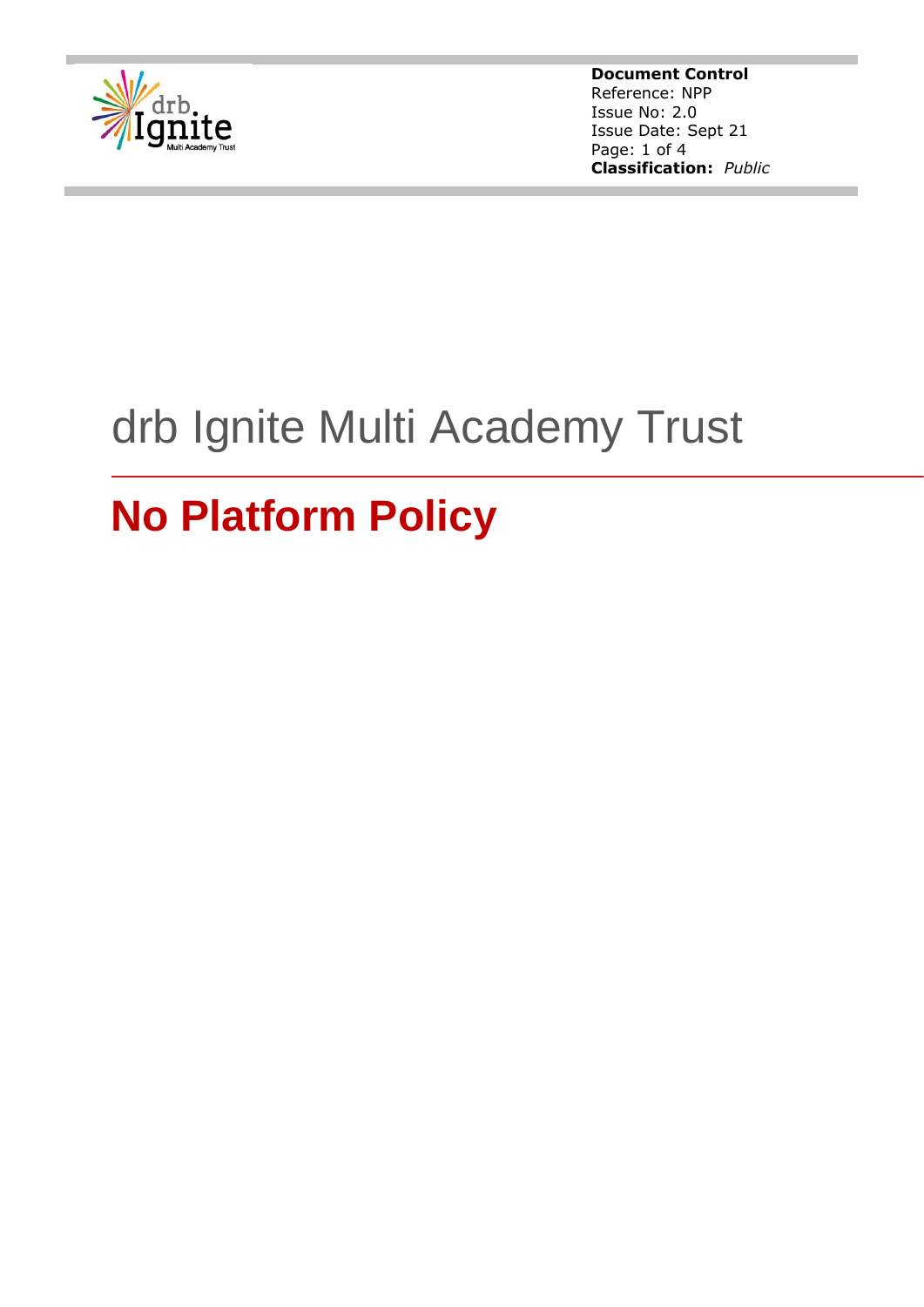

**Document Control** Reference: NPP Issue No: 2.0 Issue Date: Sept 21 Page: 2 of 4 **Classification:** *Public*

## **Introduction**

The Trust and its individual schools have a range of duties in relation to safeguarding our pupils from extremism. The statutory guidance *Keeping Children Safe in Education 2021* provides an overview of our duties with regard to preventing the radicalisation of pupils. It recognises that they may be vulnerable to extremist ideology and radicalisation and that protecting them from this risk must be part of our safeguarding approach.

The Policy also references:

- The *Terrorism Act* (2000)
- The *Equality Act* (2010)
- **The Government's paper** *Preventing extremism in the education and children's services sector* **(2015)**
- *The Counter Terrorism and Security Act* (2015)
- The *Prevent Duty* guidance (2019)

The 2015 Act placed the *Prevent Counter-Terrorism Strategy* on a statutory footing and strengthened the duties on schools to have due regard to the importance of preventing children being drawn into terrorism. Schools are expected to address a wide range of concerns relating to radicalisation e.g. the potential for children to be groomed and drawn into extremist narratives.

## **Aims of the policy**

- To ensure that the right to freedom of speech is balanced against the potential use of Trust facilities for the promotion of extremist ideological, religious or political beliefs
- To provide clarity about the definition of extremist belief
- To provide guidelines for our schools and staff about how to respond to extremist concerns and conduct research into the background of potential speakers

#### **Alignment with Trust values**

The policy contributes to the Trust's core values

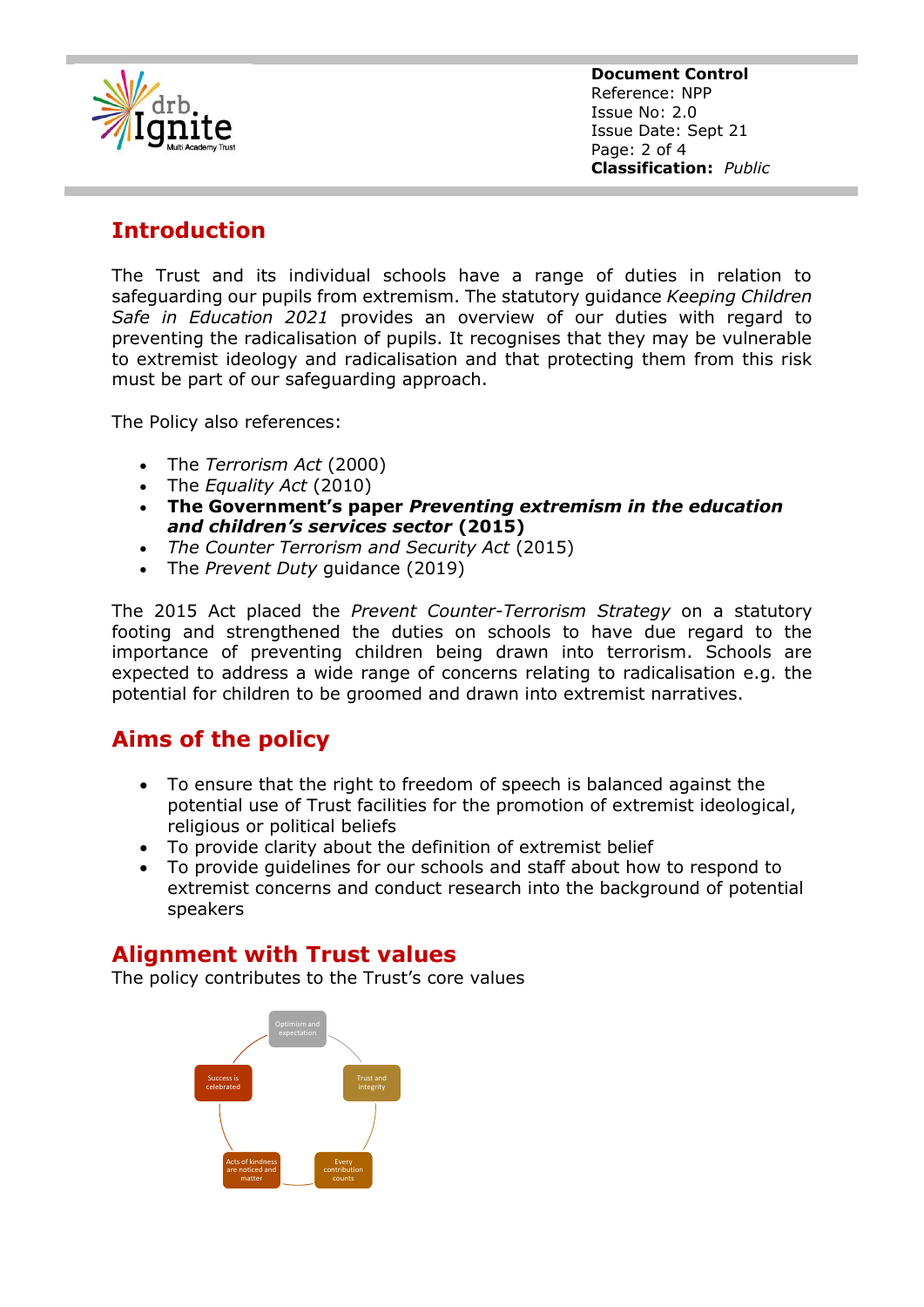

**Document Control** Reference: NPP Issue No: 2.0 Issue Date: Sept 21 Page: 3 of 4 **Classification:** *Public*

## **Alignment with Trust key objectives**

Our Trust has four key objectives, all of which relate directly or indirectly to this policy.

- Outstanding pupil experience
- Excellence in education
- Impactful teaching
- Effective partnerships

## **Definitions for the purpose of the policy**

The Trust and its schools will pay attention to the particular definitions below:

|                                    | A duty not to unlawfully discriminate against anyone based on the nine<br>protected characteristics: race, disability, religion or belief, gender,<br>sexual orientation, gender reassignment, pregnancy or maternity, age,<br>marriage or civil partnership<br>And to:                                                                                           |  |  |
|------------------------------------|-------------------------------------------------------------------------------------------------------------------------------------------------------------------------------------------------------------------------------------------------------------------------------------------------------------------------------------------------------------------|--|--|
| <b>Equality Duty</b>               | Eliminate unlawful discrimination, harassment and victimisation<br>$\bullet$<br>Advance equality of opportunity between people with a shared<br>protected characteristic and those who do not share it<br>Foster good relations between people with a shared protected<br>characteristic and those who do not share it                                            |  |  |
| <b>Extremist</b><br><b>beliefs</b> | The expression of racist or fascist views<br>$\bullet$<br>The incitement of hatred based on religious interpretation,<br>$\bullet$<br>ideology or belief<br>The promotion of discrimination on the grounds of political<br>opinion, age, colour, disability, ethnic or national origin, gender,<br>marital status, race, religion or sexual orientation           |  |  |
| <b>Extremism</b>                   | Defined in the Prevent and Counter Extremism Strategy as:<br>Vocal or active opposition to fundamental British values<br>$\bullet$<br>including democracy, the rule of law, individual liberty and<br>mutual respect and tolerance of different faiths and beliefs.<br>Calls for the death of members of our armed forces, whether in<br>this country or overseas |  |  |
| <b>Freedom of</b><br>speech        | A fundamental right underpinning our society's values but not<br>$\bullet$<br>an unqualified privilege<br>Must be subject to laws and policies governing equality, human<br>٠<br>rights, community safety and social cohesion.<br>The right to speak freely and voice opinions - but with freedom<br>comes responsibility                                         |  |  |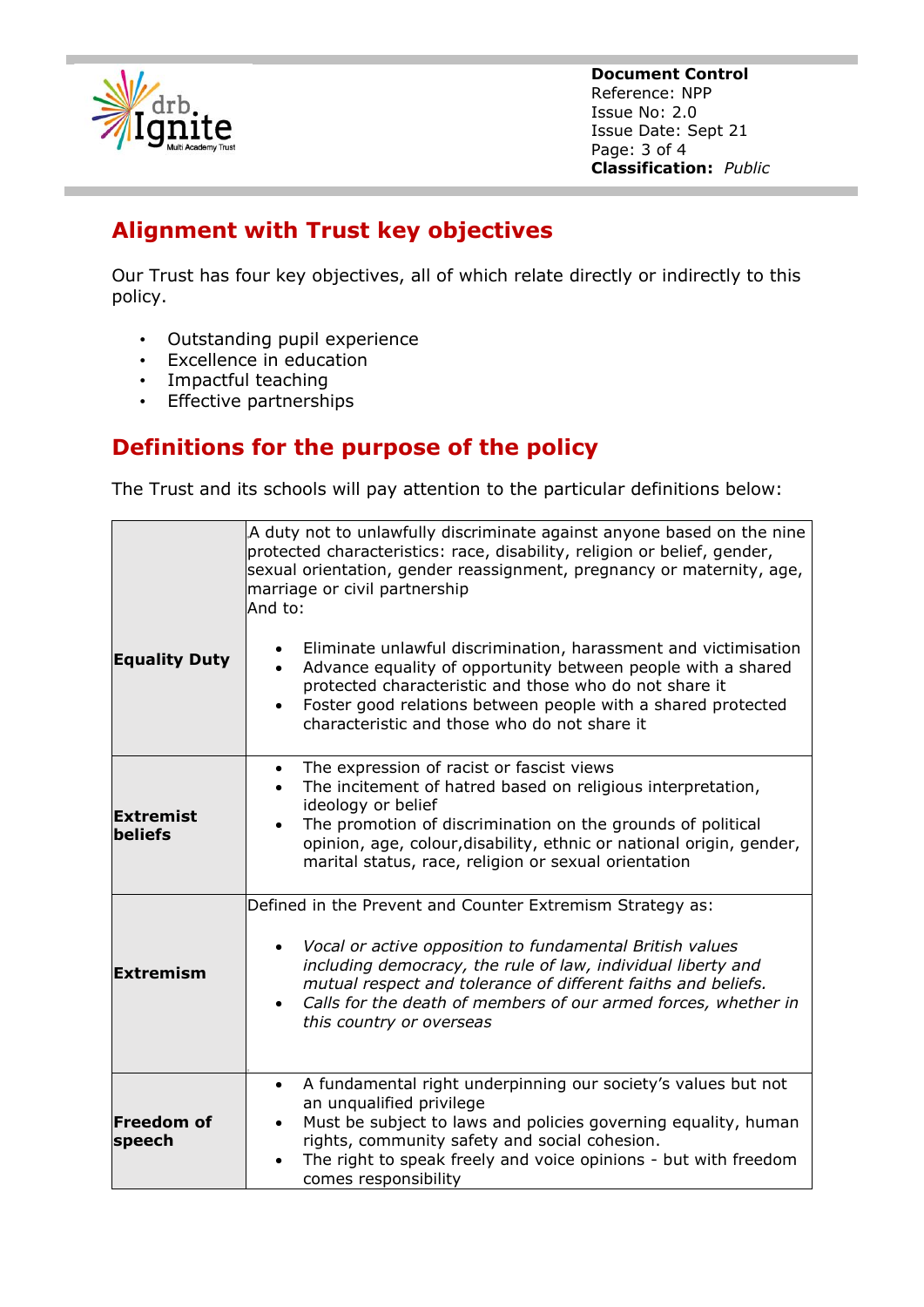

|                            | Free speech that leads to violence and harm goes against the<br>moral principles on which free speech is valued                                                                                                                                                                                                                                                                 |
|----------------------------|---------------------------------------------------------------------------------------------------------------------------------------------------------------------------------------------------------------------------------------------------------------------------------------------------------------------------------------------------------------------------------|
| Proscribed<br>organisation | List of terrorist groups or organisations published by the Home<br>Office                                                                                                                                                                                                                                                                                                       |
| Terrorism Act              | A criminal offence to:<br>Belong (or profess to belong) to a proscribed organisation<br>Arrange, manage or assist in arranging a meeting in the<br>knowledge that it is intended to support the proscribed<br>organisation<br>Wear clothing or display articles to arouse reasonable suspicion<br>that an individual is a member or supporter of the proscribed<br>organisation |

# **Policy principles**

- No person may use the facilities of the Trust (including its schools) to express or promote extremist ideological or political views.
- No person may use the facilities of the Trust (including its schools) to express or promote discriminatory views in relation to the protected characteristics listed in the Equality Act 2010.
- The Trust (including its schools) will not allow the use of its facilities by any group or organisation that is proscribed by HM Government.
- The facilities include property and land owned or leased by the Trust and the receipt or provision of its services from or to others.
- The facilities also include the use of the Trust or school websites, IT facilities and information management systems.
- The Trust exercises its right to monitor and control all activities in terms of electronic communications associated with the name of the Trust or a school and the content of any written materials as they appear to promote discriminatory views, the glorification of terrorism or extreme ideological, religious, or political beliefs.
- The Trust or school may refuse a group or organisation to make use of its facilities if such use is incompatible with the policies and objectives of the Trust.

# **Policy responsibilities**

#### **The Trust Board** ensure that:

• a policy is in place and updated in line with guidance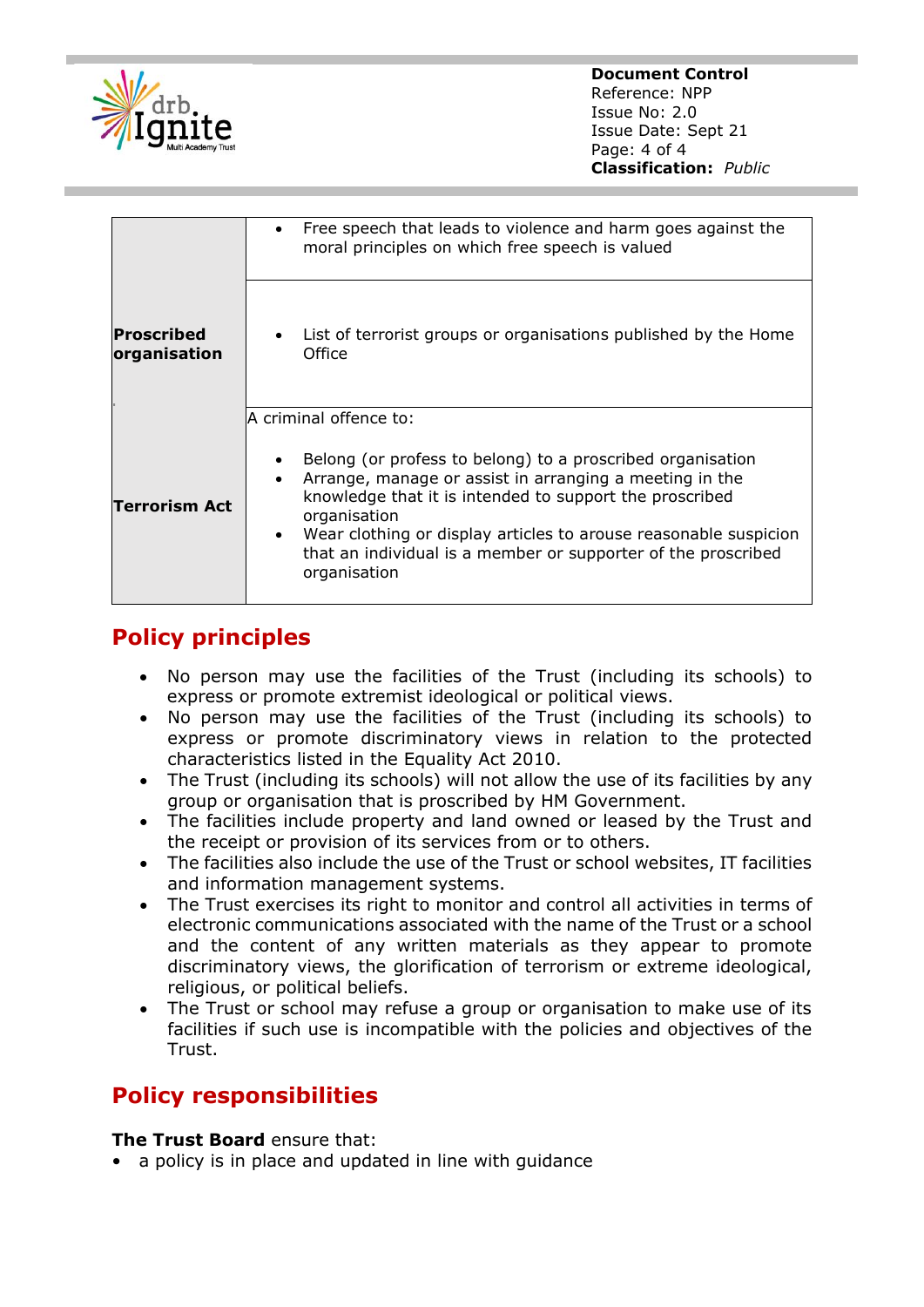

**Document Control** Reference: NPP Issue No: 2.0 Issue Date: Sept 21 Page: 5 of 4 **Classification:** *Public*

#### **The CEO and Exec. Director for Governance and Strategy** ensure that:

- the Trust policy is up-to-date and robust and can be applied to each school
- reviews take place and any changes to risk assessments made with reports to the Board as appropriate
- support is provided to schools as necessary

#### **The Trust Improvement Board** ensure that:

- reports are received from schools as appropriate as part of the performance review schedule
- any changes to risk assessments are monitored and reviewed

#### **School leaders** ensure that:

- all procedures relating to the policy are robust
- research is conducted into the background of potential speakers
- risk assessments are undertaken
- staff understand the policy and receive guidance on how to recognise a potential issue
- all concerns are reported to the CEO and Director for School Improvement

#### **All staff**:

- have responsibility to act on concerns by informing their headteacher or, if concerned about pupil welfare, the Designated Safeguarding Lead (DSL) or a Deputy DSL.
- to know that they can escalate the concern further to the CEO or Director of School Improvement if they feel that no satisfactory action has been taken
- may use the Trust's whistleblowing policy (to be found on the Trust and school websites)

## **Conducting research and mitigating risk**

The Trust and its schools will be vigilant and consider the following steps in order to mitigate risk. This is not a definitive list but acts as a guide.

| <b>ASK</b>   | Who is the individual or organisation (e.g. name/address/phone<br>number/website - including landline number and business address)?<br>Do they implement policies which promote equality and diversity and<br>challenge discrimination?<br>Do they agree to implement the Trust's equality and diversity principles?<br>Theevent/theme/title/content/speakers/audience/numbers/demographics.<br>How it will be promoted and whether it is open to the public or ticket only.<br>If being arranged by an event management company or agency, what are<br>the details of their client? |
|--------------|--------------------------------------------------------------------------------------------------------------------------------------------------------------------------------------------------------------------------------------------------------------------------------------------------------------------------------------------------------------------------------------------------------------------------------------------------------------------------------------------------------------------------------------------------------------------------------------|
| <b>CHECK</b> | View websites, articles, speeches, blogs, reports, social media.<br>Request a reference from a previous provider.<br>If for a charity, check the charity number at charity.commission.gov.uk.                                                                                                                                                                                                                                                                                                                                                                                        |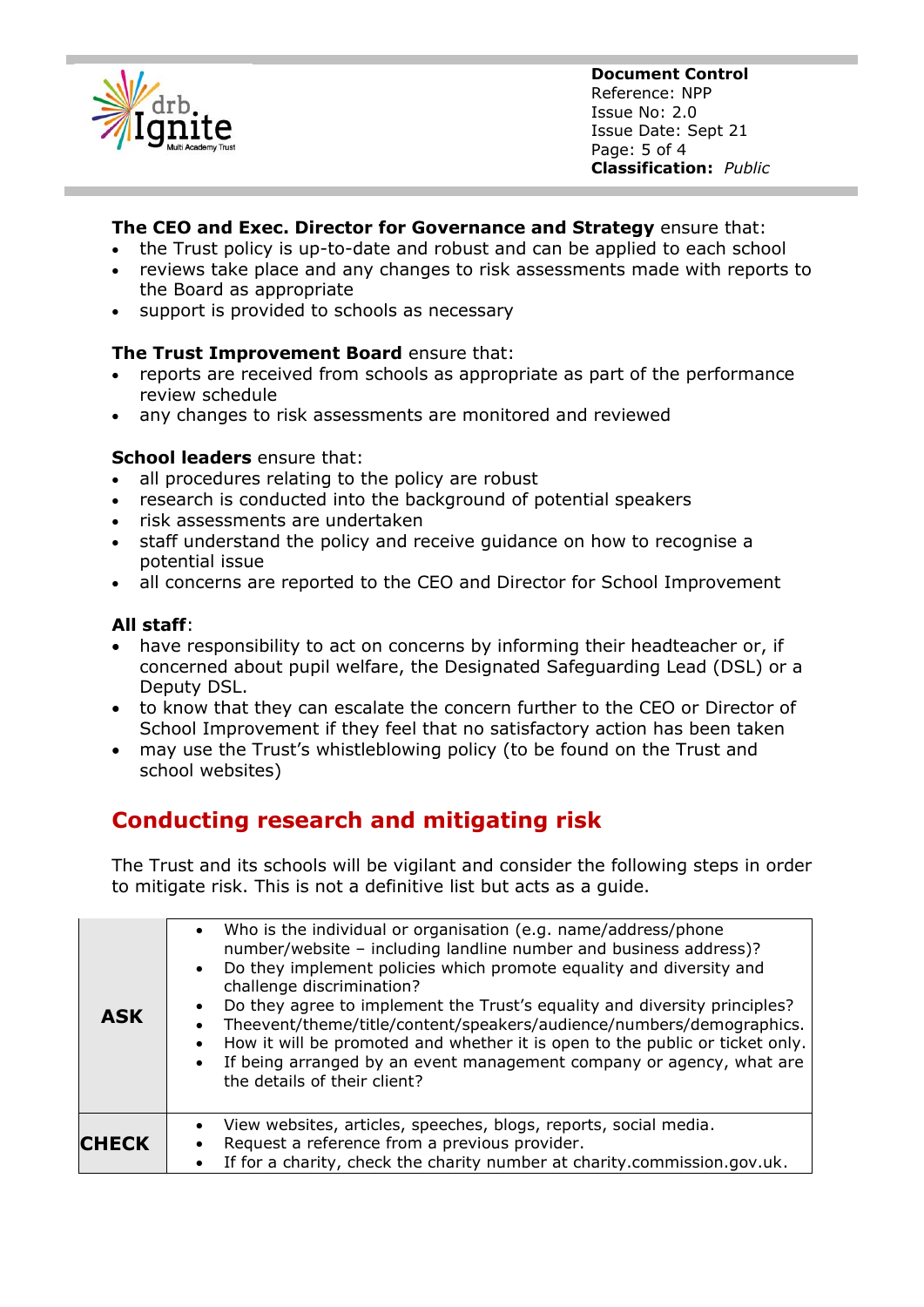

**Document Control** Reference: NPP Issue No: 2.0 Issue Date: Sept 21 Page: 6 of 4 **Classification:** *Public*

|               | The Trust/school must be wary of any individual only giving a mobile<br>number or any individual offering a cash payment. |
|---------------|---------------------------------------------------------------------------------------------------------------------------|
| <b>DECIDE</b> | Will the event go ahead, or should further action be taken to reduce risk.                                                |

# **The Trust's lettings policy**

The Trust and its schools may have some longer-term lettings arrangements with, for example, a children's centre or sports company. These should not be impacted by this policy, but the advice is always to remain cautious and to conduct a risk assessment if there appear to be any changes to a contractual arrangement or service level agreement (SLA). In broad terms, the Trust's lettings arrangements apply to use of facilities during the school day or immediately after school and not for any evening or weekend activities because site management facilities are generally not available. For these reasons, the Trust and its schools can reasonably refuse any requests for use of facilities out of regular school hours.

## **Educational visitors**

The policy also applies to any educational visitor, working directly with staff or pupils e.g. in delivering training or leading assemblies. This includes remote or online presentations. The Trust expects that a thorough check of the background of any individual or organisation is under-taken and appropriate risk assessments conducted, in line with the requirements of the Trust's *Safeguarding and Child Protection Policy*. Where there is doubt at school level, immediate advice should be sought from the CEO, Director of School Improvement or Trust Designated Safeguarding Lead.

### **Monitoring and review**

This Policy will be monitored as part of the Trust's annual internal safeguarding review or as required by legislature changes.

| <b>Monitoring and review:</b> | <b>CEO</b>                        |
|-------------------------------|-----------------------------------|
|                               | <b>Trust Board</b>                |
|                               | <b>Trust Improvement Board</b>    |
| Links:                        | Equalities                        |
|                               | <b>Health and Safety</b>          |
|                               | Lettings                          |
|                               | Risk and Management               |
|                               | Whistleblowing                    |
|                               | Safeguarding and Child Protection |

## **Change management**